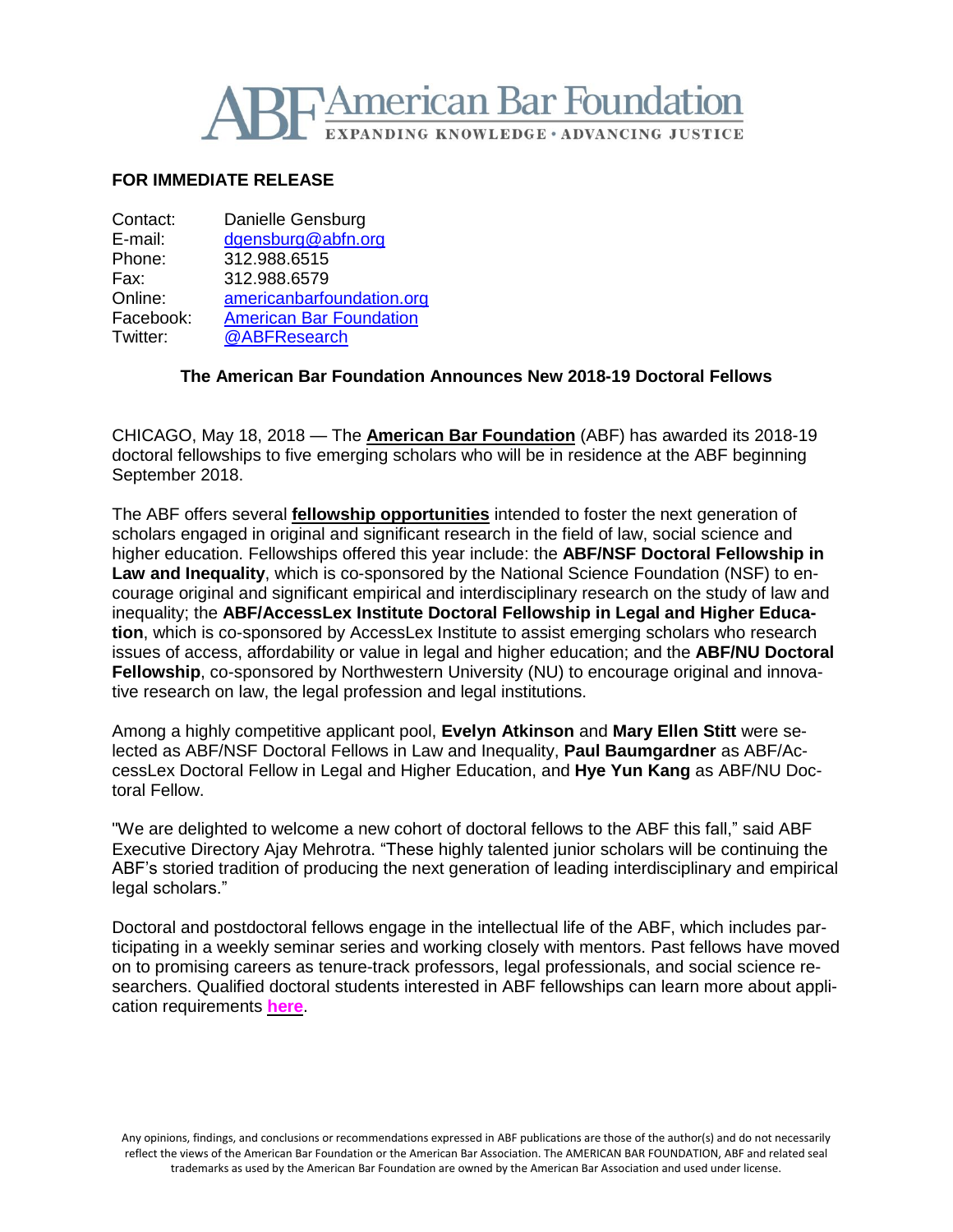# **American Bar Foundation** EXPANDING KNOWLEDGE · ADVANCING JUSTICE

## **About the ABF's New 2018-19 [Doctoral](http://www.americanbarfoundation.org/fellowships/Doctoral_Fellows.html) Fellows:**



Evelyn Atkinson

**Evelyn Atkinson** is a doctoral candidate in history at the University of Chicago. Her dissertation, "American Frankenstein: Creating the Constitutional Corporate Person," combines legal and social history to trace the development of constitutional law of corporate personhood in the nineteenth century United States. Atkinson reveals how farmers, merchants, and others who dealt with business corporations in their daily lives attempted to publicly regulate these corporations, which resulted in seminal legal cases that granted corporations constitutional rights and shaped ongoing conflicts over the nature of democracy, economic justice and the relationship of corporations to the state. She received her J.D. *cum laude* from Harvard Law School and her B.A. in liberal arts from Sarah Lawrence College.



Paul Baumgardner

**Paul Baumgardner** is a doctoral candidate seeking a joint Ph.D. in the Department of Politics and the Humanities Council at Princeton University. His research is focused on American politics and law. Baumgardner's dissertation, "Rethinking the Rise of the Conservative Legal Movement: Professors, Activists, and the Legal Academy of the 1980s," explores the important battles waged over American legal development in educational institutions in the 1980s. He relies on primary sources, such as interviews and archival materials, to show the types of movement mobilizations and intellectual competitions that many top law schools witnessed in the 1980s.

Any opinions, findings, and conclusions or recommendations expressed in ABF publications are those of the author(s) and do not necessarily reflect the views of the American Bar Foundation or the American Bar Association. The AMERICAN BAR FOUNDATION, ABF and related seal trademarks as used by the American Bar Foundation are owned by the American Bar Association and used under license.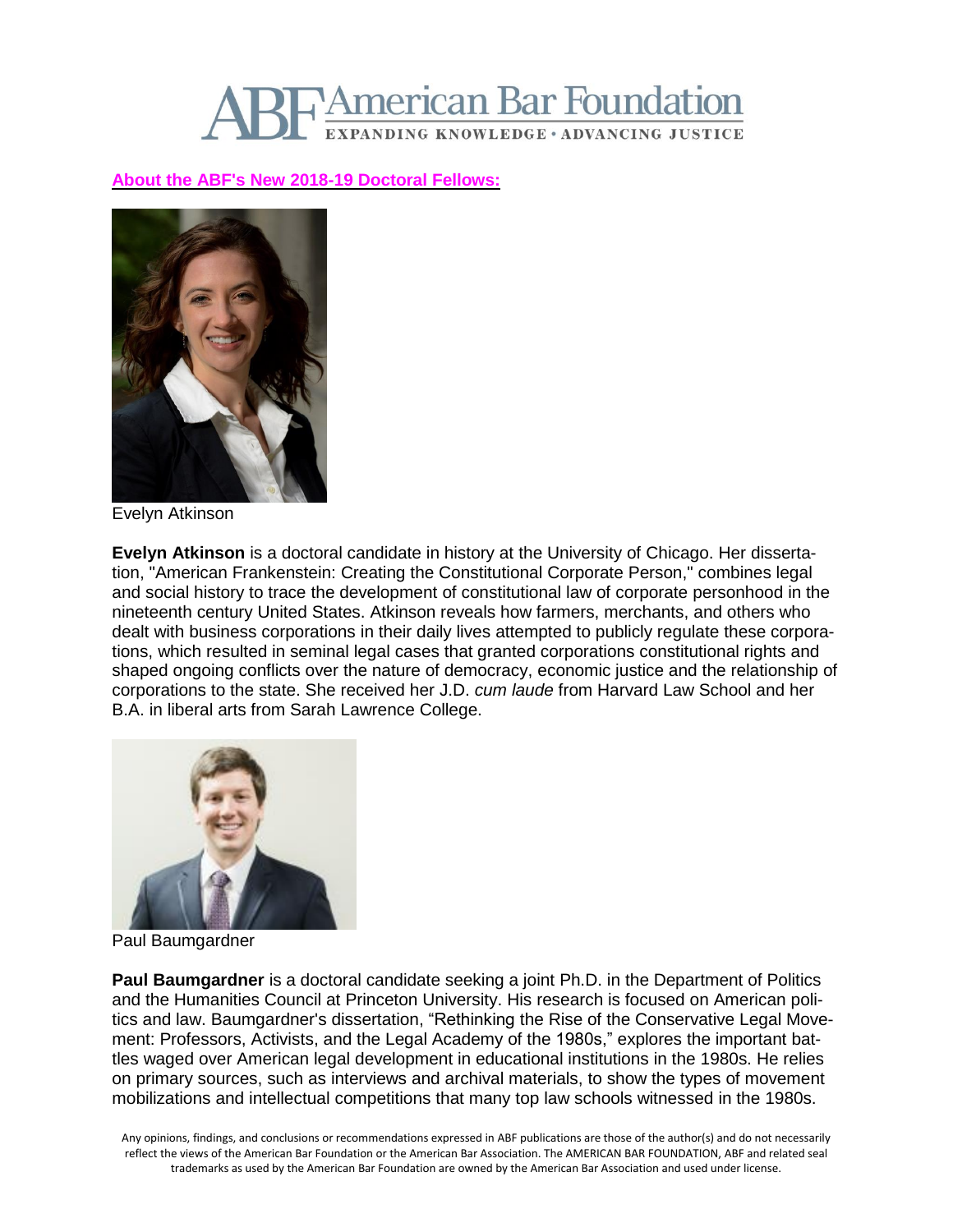

These phenomena relate to and differ from the movement actors, agendas, and legal actions of other American legal institutions in the period. Paul holds a B.A. from Baylor University and a M.A. from Princeton University.



Hye Yun Kang

**Hye Yun Kang** is a doctoral candidate in political science at Northwestern University and in philosophy at the École Normale Supérieure, Paris. Her research interests are in the politics of law and security and international relations theory with a focus on critical theory. Her current research project focuses on the unintended consequences of the legal interpretation of security laws and investigates how the practices of legal institutions in interpreting security laws generates an unexpected possibility of extra-judicial security measures. Hye Yun's dissertation, "The Politics of Security as Performance: The Korean War, the McCarthy Era, and Schengen," shows how the script of security is enacted, disseminated, and revised. She received an M.A. in international relations from Seoul National University and a B.A. in political science from Ewha Womans University in Seoul, South Korea.



Mary Ellen Stitt

Any opinions, findings, and conclusions or recommendations expressed in ABF publications are those of the author(s) and do not necessarily reflect the views of the American Bar Foundation or the American Bar Association. The AMERICAN BAR FOUNDATION, ABF and related seal trademarks as used by the American Bar Foundation are owned by the American Bar Association and used under license.